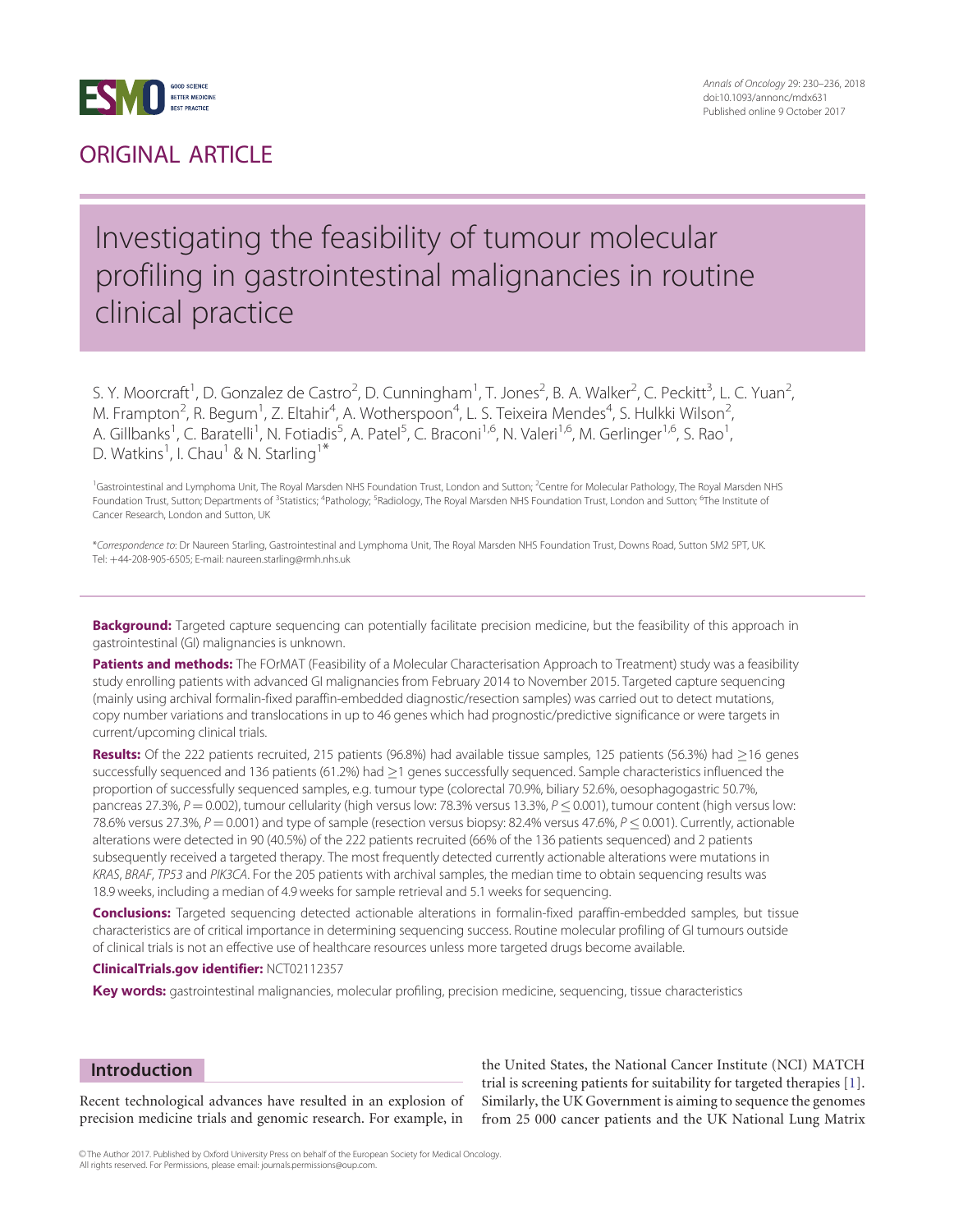<span id="page-1-0"></span>trial is exploring multiple targeted therapies in lung cancer [[2](#page-5-0), [3](#page-5-0)]. It is hoped that these strategies will facilitate drug development and that molecular profiling will become part of routine clinical practice.

The Feasibility of a Molecular Characterisation Approach to Treatment (FOrMAT) study (ClinicalTrials.gov identifier NCT02112357) was a prospective study conducted at the Royal Marsden (RM) which aimed to investigate the feasibility of molecular profiling to Clinical Pathology Accreditation (CPA) certified standards in gastrointestinal (GI) malignancies in routine clinical practice (see trial protocol in [supplementary material](https://academic.oup.com/annonc/article-lookup/doi/10.1093/annonc/mdx631#supplementary-data) S1, available at Annals of Oncology online).

#### **Methods**

#### **Patients**

Eligibility criteria included locally advanced/metastatic oesophagogastric (OG), pancreatic, biliary tract or colorectal cancer (CRC), performance status  $(PS) < 2$  and an archival tumour specimen [formalin-fixed paraffin-embedded (FFPE)] from the primary tumour or non-bony metastasis or a biopsiable site of disease. Patients could be at any stage of treatment of advanced disease. The study was approved by a research ethics committee and our institutional review board and all patients provided written consent.

#### **Sequencing**

Five 10-um unstained slides and two haematoxylin and eosin-stained slides were cut from FFPE blocks. Experienced pathologists assessed tumour content and cellularity. Unstained slides were macrodissected and DNA extracted using the QIAamp DNA FFPE Tissue kit (Qiagen). Non-cancerous control DNA was extracted from whole blood using the QIAamp DNA Blood Mini kit (Qiagen). DNA (200 ng) with an average molecular weight >1000 bp or 400 ng of DNA with an average molecular weight <1000 bp (both tumour and control) was used in the HyperPlus kit (KAPA Biosystems) to generate sequencing libraries. Regions of interest were captured using SeqCap EZ Choice Enrichment kit (Nimblegen) designed against 46 genes (see [supplementary Table S1,](https://academic.oup.com/annonc/article-lookup/doi/10.1093/annonc/mdx631#supplementary-data) available at Annals of Oncology online). Libraries were sequenced on a MiSeq (Illumina) with 76 bp paired-end reads using v3 chemistry.

The panel was validated (using 50 samples previously analysed for KRAS, NRAS, BRAF and PIK3CA in a previous study) and carried out in a CPA-certified laboratory. Sequencing processes were continuously improved. Only mutation data (not CNV and translocations) were reported for the first 54 patients and an optimised version of the panel was used for 33% of patients. Amplifications were only reported where multiple consecutive regions within the gene were amplified and were assessed using log2 ratio of tumour coverage/normal coverage in a capture region.

#### Analysis of sequencing data

The primary analysis was carried out through MiSeq Reporter (v2.5.1; Illumina) and the secondary analysis used an in-house Molecular Diagnostics Information Management System to generate QC, variant annotation, data visualisation and a clinical report, which was uploaded to patients' medical records. Variants detected in  $\geq$ 5% reads with five variant supporting reads were reported. The depth required varied according to tumour content (see [supplementary Table S2](https://academic.oup.com/annonc/article-lookup/doi/10.1093/annonc/mdx631#supplementary-data), available at Annals of Oncology online). Confidence levels for wild-type status for each gene were determined based on the percentage of bases sequenced at a minimum depth corresponding to the neoplastic cell content (>85% of bases per gene covered at minimum depth = passed gene). The model for

determining wild-type was initially based on achieving sufficient depth to detect variants occurring in 10% of the tumour clone but was subsequently amended to detect variants occurring in 50% of the tumour clone.

#### Collection of clinical data and review of sequencing results

Clinical and demographic data were prospectively collected from patients' medical notes. Sequencing results were discussed at a Sequencing Tumour Board (STB), which comprised oncologists, pathologists, bioinformaticians and molecular and clinician scientists. The STB made recommendations on the clinical significance of the results and whether an alteration was currently actionable ('actionable' was defined as a known alteration indicating potential suitability for a targeted therapy available at RM, including within other clinical trials). Any changes to patients' management were at the discretion of their treating physicians.

#### Statistical analysis

The primary end point was the percentage of patients in whom a currently actionable molecular alteration was detected. Secondary end points included concordance of results with standard clinical tests, the proportion of patients in whom genetic sequencing was successfully carried out [sub-divided into levels for analysis of mutations: level 1: all genes at  $>85\%$  coverage, level 2:  $\geq$ 16 genes (i.e.  $\sim$ 50% of the 33 genes analysed for mutations in version 1 of the panel) at >85% coverage, level 3: 1–15 genes at >85% coverage or detection of a mutation] and the time taken to obtain sequencing results. Univariate and multivariate binary logistic analyses investigated whether sample characteristics were associated with the sequencing success level.

The recruitment target was 204 patients. Patients for whom a tissue sample could not be obtained were replaced. Pre-specified interim analyses were planned after 50 and 100 patients and were carried out after 54 and 107 patients had been discussed at the STB.

#### Results

#### Patient characteristics

Between February 2014 and November 2015, 222 patients were recruited [CRC: 107 patients (48.2%), OG: 73 patients (32.9%), pancreatic/biliary: 42 patients (18.9%)]. The majority of patients had metastatic disease (96.4%) and had a PS of 0–1 (90.6%). Patient characteristics are shown in [supplementary Table S3,](https://academic.oup.com/annonc/article-lookup/doi/10.1093/annonc/mdx631#supplementary-data) available at Annals of Oncology online and details of patients' previous treatment in [supplementary Table S4,](https://academic.oup.com/annonc/article-lookup/doi/10.1093/annonc/mdx631#supplementary-data) available at Annals of Oncology online.

After a median follow-up of 9.3 months, 91 patients (41.6%) were deceased and 4 patients had been lost to follow-up. The median overall survival from time of study registration was 15.3, 11.1 and 2.9 months for patients with a PS of 0, 1 and 2, respectively ( $P < 0.001$ ).

#### Technical success

Of the 222 patients recruited, 215 patients had available tissue samples (96.8%), 136 patients (61.2%) had  $\geq$ 1 genes successfully sequenced (see Figure [1\)](#page-2-0) and 125 patients (56.3%) had a level 1–2 sequencing result. The proportion of patients with a level 1 result improved during the study [12.5% for samples processed before interim analysis 1 (cohort 1), 31.3% for samples processed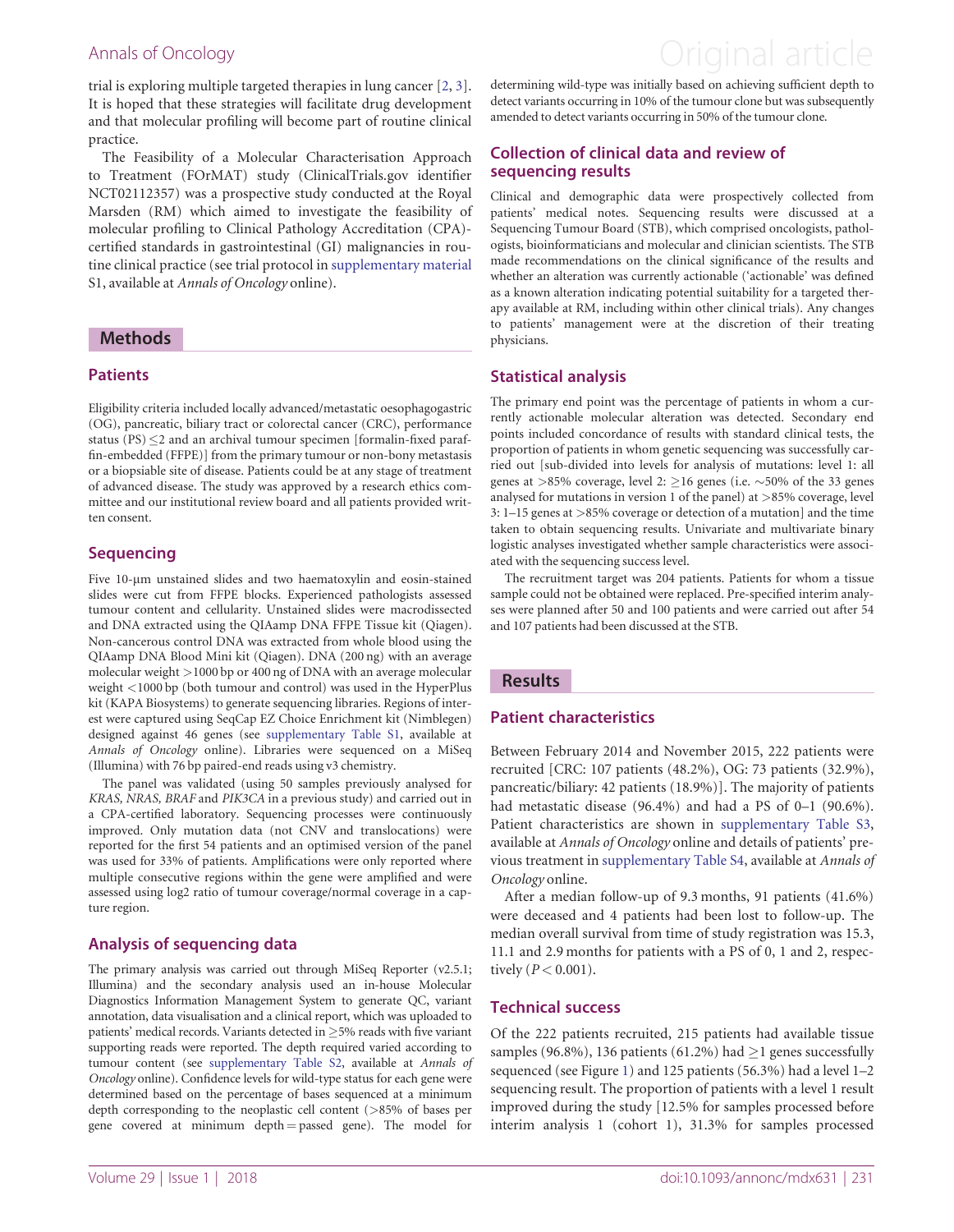## <span id="page-2-0"></span>Original article **Annals of Oncology**



Figure 1. Flow diagram for the FOrMAT (Feasibility of a Molecular Characterisation Approach to Treatment) study.

between interim analyses 1 and 2 (cohort 2) and 57.6% for samples processed after interim analysis 2 (cohort 3); see [supplemen](https://academic.oup.com/annonc/article-lookup/doi/10.1093/annonc/mdx631#supplementary-data) [tary Figure S1](https://academic.oup.com/annonc/article-lookup/doi/10.1093/annonc/mdx631#supplementary-data), available at Annals of Oncology online]. The optimised version of the panel was used for cohort 3 samples and a level 1–2 sequencing result was obtained for 84.8% of resection and 54.2% of biopsy specimens in this cohort.

Table [1](#page-3-0) and Figure [2](#page-4-0) show the effects of tissue sample characteristics on the sequencing success level. In a multivariate analysis, only higher DNA quantities were significantly associated with successful generation of level 1–2 sequencing results ( $P < 0.001$ ). Level 1–2 results were obtained for 3 of the 10 patients who underwent a repeat biopsy (three OG, two liver and two colorectal biopsies failed). Samples were from the primary tumour in 158 patients and from metastatic sites in 56 patients. Molecular characteristics may potentially differ between primary tumours and metastatic sites, but this was not routinely assessed in this study.

### Concordance with standard molecular tests

Concordance rates for patients with results from both a standardof-care molecular diagnostics test (five-gene targeted NGS colorectal panel, COBAS KRAS or CE-SSCA BRAF tests) and the FOrMAT panel were 98.5% for KRAS (67/68), 100.0% for NRAS (59/59), 100.0% for BRAF (64/64), 93.5% for PIK3CA (43/46) and 84.4% (38/45) for TP53. Discordant results were due to the use of different tissue blocks and the FOrMAT panel covering more exons at a greater depth.

### Detection of mutations, amplifications and translocations

[Supplementary Figure S2](https://academic.oup.com/annonc/article-lookup/doi/10.1093/annonc/mdx631#supplementary-data), available at Annals of Oncology online, shows the mutations detected in the 136 patients in whom sequencing was successfully carried out. The most commonly mutated genes were TP53 (80.9%), APC (46.3%) and KRAS (28.7%). Mutations occurring at a frequency of  $> 5\%$  were detected in 12 genes, of which five were classed as currently actionable (TP53, KRAS, BRAF, PIK3CA and CDKN2A). Amplifications were detected in 18 patients and the most commonly occurring amplifications were KRAS (4.4%), ERBB2 (3.7%) and CCND1 (2.2%). No translocations were reported and potential deletions were not reported due to insufficient validation data.

A currently actionable molecular alteration was detected in 90 (40.5%) of the 222 patients recruited (66% of the 136 patients sequenced). Sixty-one patients had CRC, 18 OG, 6 biliary tract and 5 pancreatic cancer and details of these alterations are shown in [supplementary Table S5](https://academic.oup.com/annonc/article-lookup/doi/10.1093/annonc/mdx631#supplementary-data), available at Annals of Oncology online. The majority of actionable alterations conferred eligibility for a clinical trial, but 21 patients had alterations that may have been actionable via off-label use of a targeted therapy (mainly BRAF mutations and HER2 amplifications). In patients with CRC, RAS mutations were defined as actionable as clinical trials were available for these patients (RAS wild-type was not classed as actionable) and 26 patients had a currently actionable alteration in a gene other than RAS/BRAF.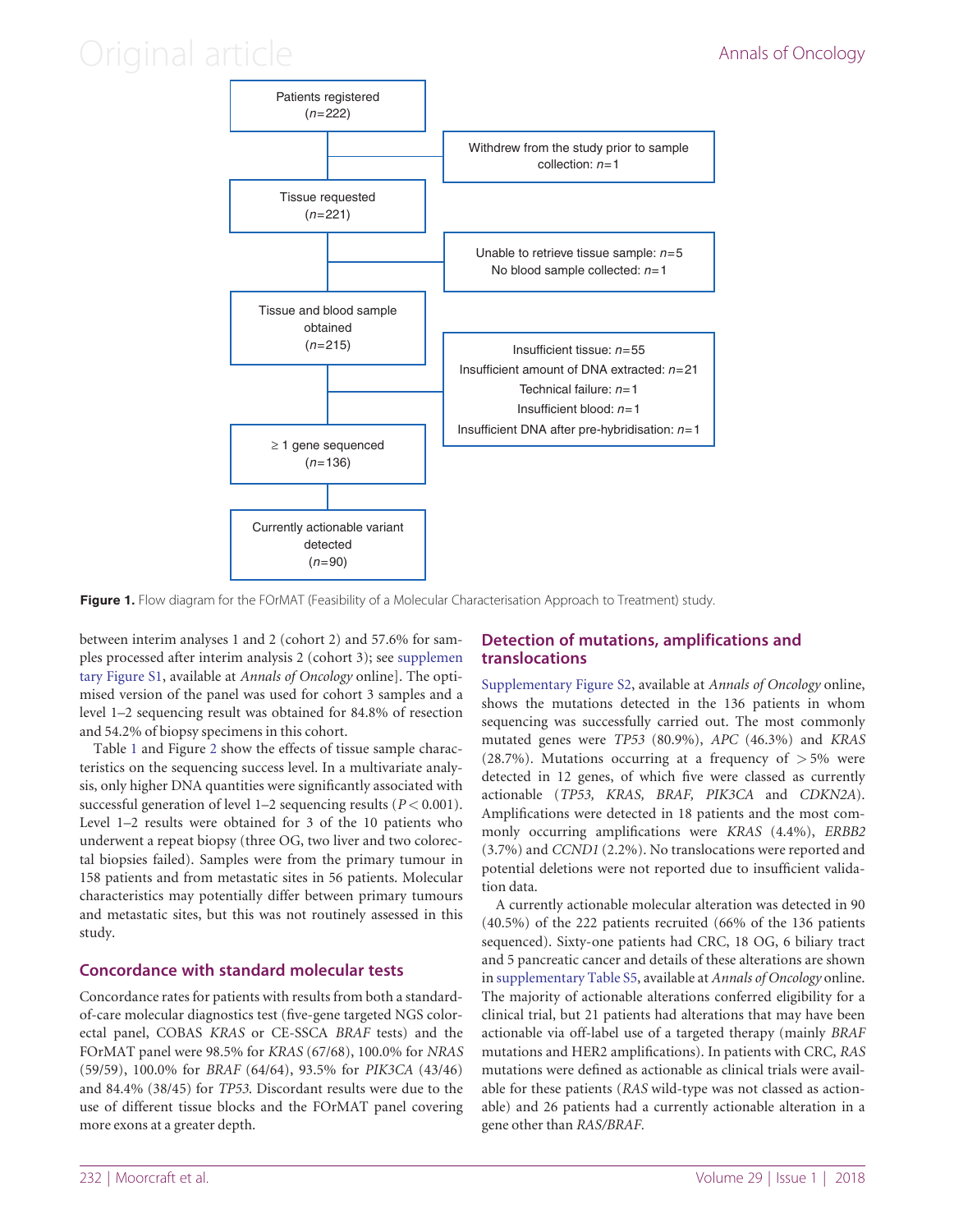# <span id="page-3-0"></span>Annals of Oncology **Annals of Oncology Annal article**

| Variable                           | $\boldsymbol{N}$ | Sequencing level 1-2 |               | <b>Odds ratio</b> | 95% CI            | P value |
|------------------------------------|------------------|----------------------|---------------|-------------------|-------------------|---------|
|                                    |                  | $\boldsymbol{N}$     | $\frac{0}{0}$ |                   |                   |         |
| Tumour type ( $n = 215$ )          |                  |                      |               |                   |                   |         |
| Colon                              | 103              | 73                   | 70.9          | 1.0               |                   | 0.002   |
| Pancreas                           | 22               | 6                    | 27.3          | 0.17              | $0.06 - 0.49$     | 0.001   |
| Biliary                            | 19               | 10                   | 52.6          | 0.47              | $0.18 - 1.22$     | 0.121   |
| OG                                 | 71               | 36                   | 50.7          | 0.45              | $0.25 - 0.84$     | 0.011   |
| Specimen type ( $n = 213$ )        |                  |                      |               |                   |                   |         |
| Resection                          | 68               | 56                   | 82.4          | 1.0               |                   | < 0.001 |
| Biopsy                             | 145              | 69                   | 47.6          | 0.22              | $0.11 - 0.42$     |         |
| Site of sample ( $n = 214$ )       |                  |                      |               |                   |                   |         |
| Colorectal                         | 76               | 59                   | 77.6          | 1.0               |                   | 0.001   |
| OG                                 | 65               | 36                   | 55.4          | 0.39              | $0.20 - 0.79$     | 0.009   |
| Biliary/pancreas                   | 17               | $7\overline{ }$      | 41.2          | 0.24              | $0.08 - 0.71$     | 0.010   |
| Liver                              | 31               | 12                   | 38.7          | 0.20              | $0.08 - 0.49$     | < 0.001 |
| Other                              | 25               | 11                   | 44.0          | 0.27              | $0.10 - 0.68$     | 0.006   |
| Cellularity ( $n = 174$ )          |                  |                      |               |                   |                   |         |
| High                               | 106              | 83                   | 78.3          | 1.0               |                   | < 0.001 |
| Intermediate                       | 53               | 23                   | 43.4          | 0.21              | $0.10 - 0.43$     | < 0.001 |
| Low                                | 15               | $\overline{2}$       | 13.3          | 0.04              | $0.01 - 0.20$     | < 0.001 |
| Tumour content ( $n = 173$ )       |                  |                      |               |                   |                   |         |
| High $(> 50\%)$                    | 28               | 22                   | 78.6          | 1.0               |                   | 0.002   |
| Intermediate (30%-50%)             | 123              | 80                   | 65.0          | 0.51              | $0.19 - 1.35$     | 0.173   |
| $Low (< 30\%)$                     | 22               | 6                    | 27.3          | 0.10              | $0.03 - 0.38$     | 0.001   |
| Amount of DNA ( $n = 193$ )        |                  |                      |               |                   |                   |         |
| $<$ 200 $nq$                       | 58               | $\overline{1}$       | 1.7           | 0.001             | $0.0001 - 0.01$   | < 0.001 |
| 200-1000 ng                        | 35               | 30                   | 85.7          | 0.38              | $0.11 - 1.34$     | 0.134   |
| $>1000$ ng                         | 100              | 94                   | 94.0          | 1.0               | $\qquad \qquad -$ | < 0.001 |
| DNA integrity number ( $n = 140$ ) |                  |                      |               |                   |                   |         |
| $0 - 1.9$                          | 24               | 17                   | 70.8          | 0.33              | $0.07 - 1.47$     | 0.147   |
| $2.0 - 4.5$                        | 91               | 86                   | 94.5          | 2.35              | $0.52 - 10.6$     | 0.267   |
| $4.6 - 10$                         | 25               | 22                   | 88.0          | 1.0               | $\qquad \qquad -$ | 0.010   |

The proportion of samples that were resection specimens were 16.4% for OG cancer, 20.0% for pancreatic cancer, 25.0% for biliary tract cancer and 46.2% for CRC.

CI, confidence interval; OG, oesophagogastric.

Of the 90 patients with currently actionable alterations, 58 patients had a PS of 0–1 at the time of the STB discussion, 6 had a PS of 2–3, 12 were deceased and PS was unknown for 13 patients (e.g. discharged to palliative care). At the time of analysis, two patients (0.9%) had received targeted treatment in a clinical trial as a result of this study.

#### Sample processing timelines

Samples were retrieved from multiple different institutions and processed at RM (a tertiary centre with a widespread referral base). Archival tissue samples could not be located for five patients. For the 205 patients with available archival samples, the median time from study registration to date of sequencing result was 18.9 weeks, including a median of 4.9 weeks for sample retrieval and 5.1 weeks for sequencing. Turnaround times improved over the course of the study (see Figure [3](#page-4-0)).

### **Discussion**

There has been huge investment in precision medicine. For example, the US Precision Medicine Initiative includes US\$70 million in funding for precision medicine in oncology [[4](#page-5-0)]. However, genetic sequencing is technically challenging, with failure rates of 10%–42% reported by other molecular profiling studies [[5–10](#page-6-0)]. For example, in the MATCH trial, sequencing was not completed for 13% of submitted samples due to poor sample quality (e.g. insufficient tumour cores and low tumour content) [[10\]](#page-6-0). Similarly, 27% of biopsied patients in the SHIVA trial did not have suitable tissue for analysis (even though fresh biopsies were mandated), mainly due to insufficient tumour cellularity or no tumour cells in the biopsy [[8](#page-6-0)].

In our study, a level 1–2 sequencing result was not obtained for 44% of recruited patients (improved to 35% for cohort 3). This high failure rate was due to a number of factors, including the gene panel being carried out to CPA standards (which are more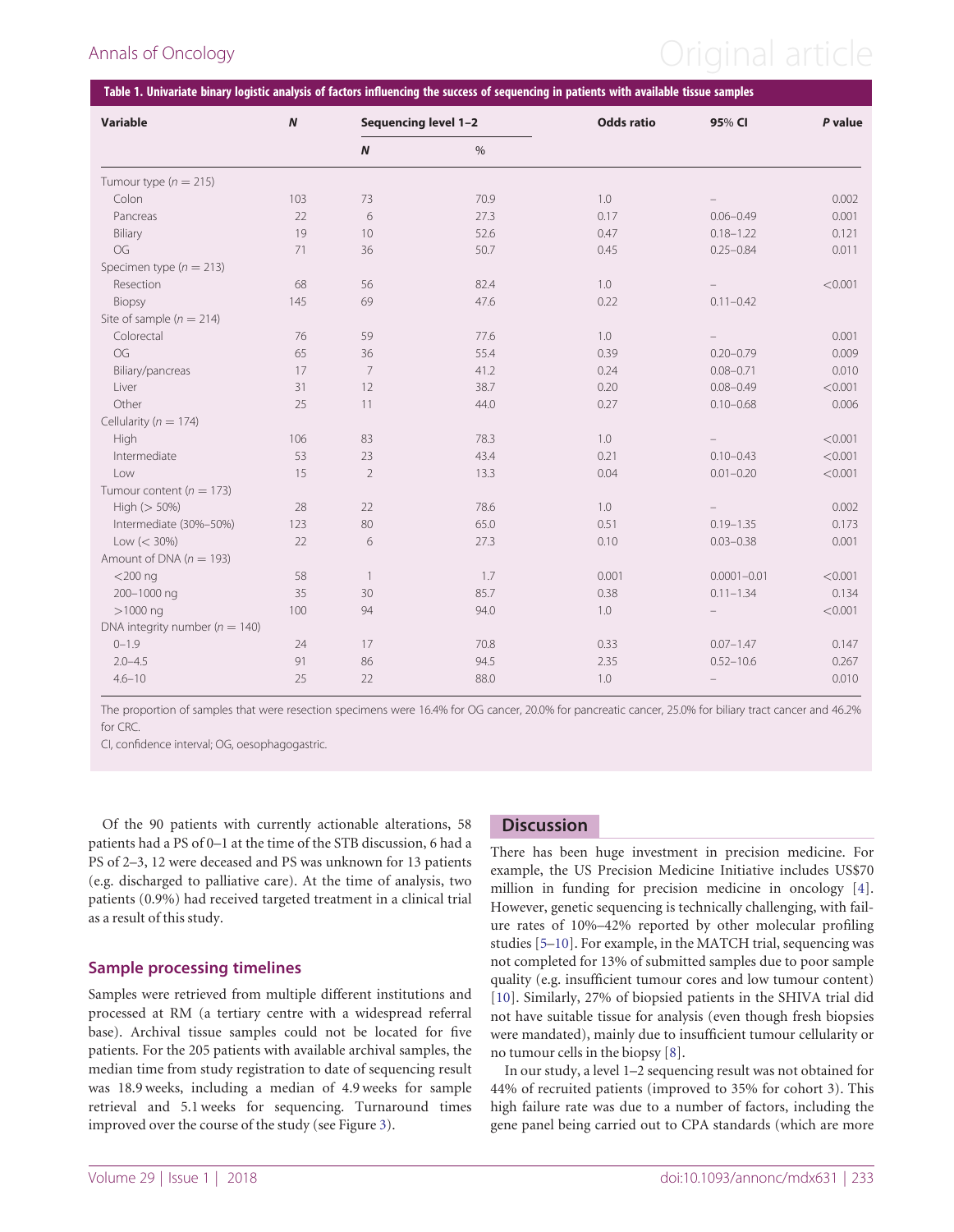## <span id="page-4-0"></span>Original article **Annals of Oncology**



Figure 2. Tumour cellularity is defined as the amount of cells in the sample. Tumour content is the proportion of the cells that are tumour cells. Influence of sample characteristics on the technical success of sequencing.



Figure 3. Timelines for processing of archival samples during the course of the FOrMAT (Feasibility of a Molecular Characterisation

Approach to Treatment) study.

stringent than analysis carried out for purely research purposes) and in particular was driven by frequent failures in upper GI patients (54%) compared with CRC patients (27%). It was difficult to obtain the 200 ng of DNA required from our tissue samples. This may have been partly due to the pathological characteristics of GI tumours as we demonstrated that tumour content and cellularity are associated with DNA yield. Eightyfour percent of our samples had a tumour content of <50% and 39% of samples had a low or intermediate cellularity and therefore if we had mandated a tumour content of >50% (as in the SAFIR and SHIVA studies [\[5,](#page-6-0) [8\]](#page-6-0)), the majority of our samples would not have been analysed. These results are of importance for genomic trials in GI cancers, especially upper GI tumours.

Our study analysed the feasibility of molecular profiling in a real-world setting, and therefore our samples were mainly routine FFPE biopsy or resection samples from either the primary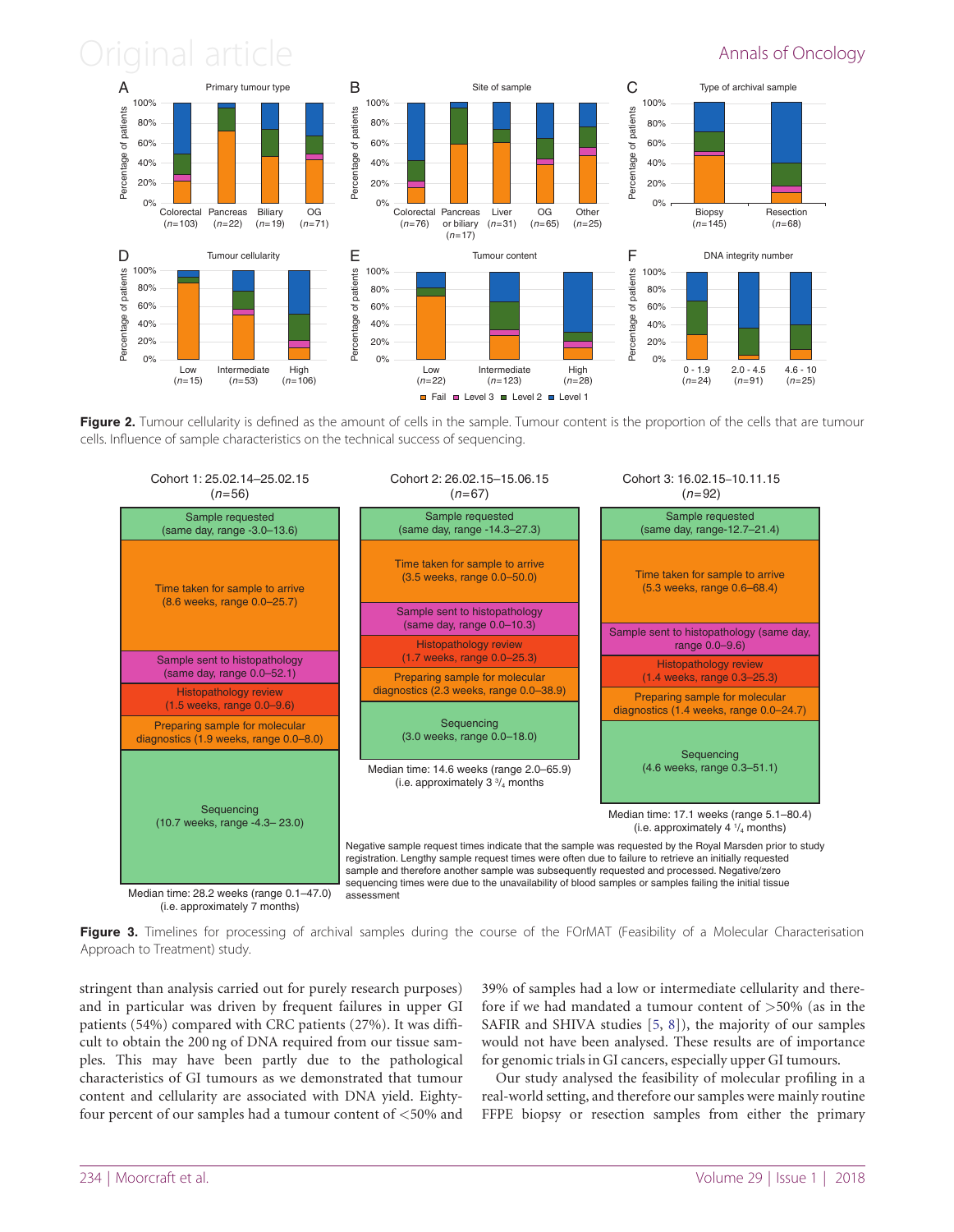tumour or a metastasis and initial tissue processing was usually carried out at referring, non-specialist hospitals. FFPE samples are more challenging to sequence than fresh-frozen samples as DNA yield and quality are influenced by characteristics of the fixation and paraffin-embedding process [\[11](#page-6-0), [12](#page-6-0)]. In addition, some samples had been exhausted by standard-of-care tests or use in other competing clinical trials and some resection specimens were affected by response to previous neoadjuvant treatment [\[13](#page-6-0), [14\]](#page-6-0). We decided not to mandate a fresh biopsy as this would not reflect routine clinical practice and an objective was to implement molecular medicine based on the tissue procured in a routine diagnostic setting.

Experiments are ongoing to reduce the amount of DNA required for the gene panel and thereby improve the proportion of patients who are successfully sequenced. However, one reason for the high quantity of DNA required and the high sequencing 'failure' of some genes was that (unlike most other molecular profiling studies) we aimed to achieve sufficient depth to confidently determine patients' wild-type status. Wild-type status is clinically relevant for some genes [\[15](#page-6-0)], but it may not have been necessary to highly accurately ascertain wild-type status for all genes.

Despite being a tertiary centre with dedicated resources, our sample retrieval times were significantly longer than the 7 days reported by the MATCH trial, and our overall turnaround times were also substantially longer than the 26 days reported by MD Anderson [\[6,](#page-6-0) [10](#page-6-0)]. A major challenge was obtaining archived diagnostic samples (which were frequently stored at the referring hospital or off-site storage facility) [\[16\]](#page-6-0), and often there were multiple competing demands on a single tissue block (e.g. blocks may have been sent for use in other clinical trials). Our turnaround times initially improved (e.g. due to closer liaison with referring centres), but as also seen in the MATCH trial the more rapid accrual in the latter part of the study impacted on laboratory capacity [\[10](#page-6-0)]. Significant consideration must be given to the workflows required to deliver precision medicine, especially in universal healthcare systems, and changes have already been made (e.g. guidelines updated to permit cancer centres to store patients' tissue samples for future analysis rather than returning samples to referring centres).

This feasibility study focused on optimising sequencing procedures and turnaround times, and was not therefore designed to maximise the number of patients receiving targeted therapies. However, ultimately one aim of molecular profiling is to identify patients who are suitable for targeted therapies. Only two patients in our study and 3%–13% of patients in other studies subsequently received a targeted therapy [\[5,](#page-6-0) [6](#page-6-0)]. Although molecular profiling may identify small sub-groups of patients who may benefit from specific therapies, these patients might not be suitable for treatment or may not be able to access targeted drugs. In the UK, access to targeted therapies is mainly through clinical trials as the health service does not fund off-label use of targeted therapies. In our study many patients were not suitable for clinical trials at the time sequencing results were obtained (patients with a PS of 2 had a particularly poor prognosis), some patients are currently undergoing standard-of-care therapies and we were dependent on our clinical trial portfolio (which recently became more focused on immunotherapeutic agents) as our study was not linked to specific therapeutic options.

### <span id="page-5-0"></span>Annals of Oncology **Annals of Oncology Annal article**

Molecular profiling is expensive and resource intensive and although a potentially actionable alteration was found in 40.5% of recruited patients it is also important to consider whether precision medicine is likely to be clinically effective in GI cancers. Unlike in other tumour types, single driver mutations are uncommon and therefore administering a targeted drug for one specific alteration is unlikely to lead to an improvement in outcomes. In the future, the use of more comprehensive sequencing data to provide information on mutational signatures may help identify larger sub-groups of patients who benefit from specific treatment approaches [[17\]](#page-6-0). However, based on the current availability of targeted therapies, only a small proportion of patients are likely to benefit which raises the question for healthcare systems of cost/benefit ratio.

Our study highlights some of the challenges of molecular profiling in GI tumours and is informative for other those involved in other studies, such as the 100 000 Genomes Project and the CRUK Stratified Medicine Program [3, [18\]](#page-6-0). If molecular profiling is to be incorporated into routine clinical care, guidance should be developed on the workflows for tissue collection and processing (including considering creating multiple tissue blocks and/or extracting DNA upfront or considering the role of other tissue preservation methods, including the collection of fresh tissue as part of routine diagnostic work-up), education/training in molecular medicine should be improved and samples should be analysed in specialist centres which process a large volume of samples to maximise expertise and workflow times. However, although selected patients with a good PS may benefit from targeted therapies (e.g. in phase I or umbrella trials), routine molecular profiling of patients with GI tumours is not currently an effective use of resources.

#### Funding

This study was supported by the National Institute for Health Research Royal Marsden/Institute of Cancer Research Biomedical Research Centre (grant number A3) and a donation from the Moodie Report Foundation. SYM was funded by the Clive and Ann Smith Fellowship (no grant numbers apply).

### **Disclosure**

The authors have declared no conflicts of interest.

#### References

- [1.](#page-0-0) Conley B. Abstract IA38: NCI MATCH: A national precision medicine trial – Conception, development, and adjustment. Cancer Epidemiol Biomarkers Prev 2016; 25(3 Supplement): IA38. Abstract nr IA38.
- [2.](#page-1-0) Middleton G, Crack LR, Popat S et al. The National Lung Matrix Trial: translating the biology of stratification in advanced non-small-cell lung cancer. Ann Oncol. 2015; 26(12): 2464–2469.
- [3.](#page-1-0) Genomics England. The 100,000 Genomes Project; [http://www.genomic](http://www.genomicsengland.co.uk/the-100000-genomes-project/) [sengland.co.uk/the-100000-genomes-project/](http://www.genomicsengland.co.uk/the-100000-genomes-project/) 2014 (15 May 2016, date last accessed).
- [4.](#page-3-0) National Institutes of Health. Precision Medicine Cohort Program 2015; <https://www.nih.gov/precision-medicine-initiative-cohort-program> (10 April 2016, date last accessed).